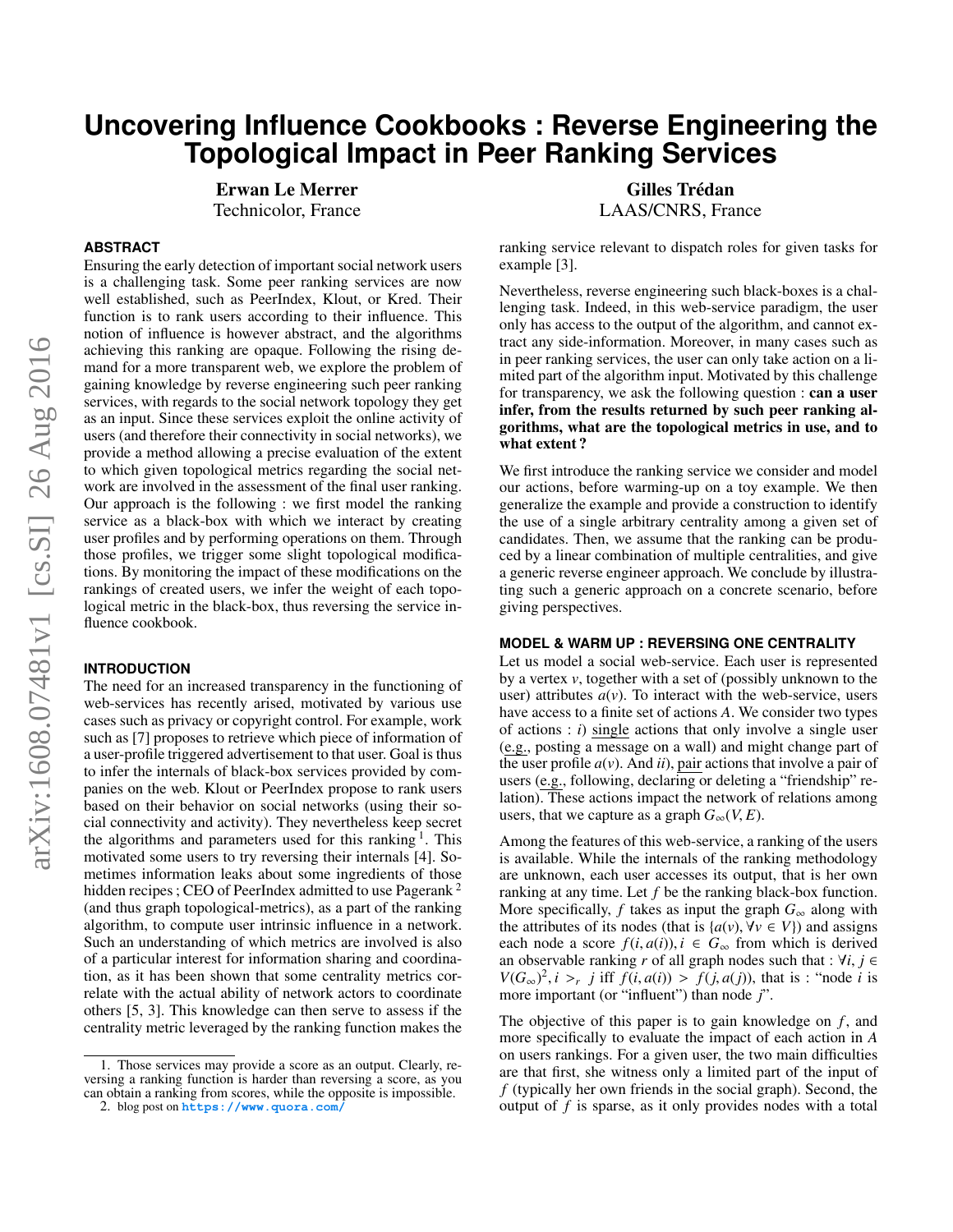<span id="page-1-0"></span>

Figure 1: A small query graph *GQ*, solving the single centrality reverse engineering problem for plausible set *Cbase*.

order relation (e.g., user *x* is better ranked than her neighbor *y*). In order to try reversing *f*, we assume the *querying* user is able to create a set of profiles  $V_a$  in the social service, and have those profiles issue any single action of *A*. She is also able to achieve any pair action between two profiles of *Va*, therefore updating the subgraph of  $G_{\infty}$  induced by nodes of  $V_a$ . Those two operations are conduced through API calls, as it is e.g., observed in practice in Facebook [\[2\]](#page-4-4).

As a warm up, let us assume that *f* leverages exactly one of the following classic centralities *<sup>C</sup>base* <sup>=</sup> {*degree*, *eccentricity*, *betweenness*, *Pagerank*, *closeness*} [\[6\]](#page-4-5). To determine which one is in use, one user wants to build a small *query graph*  $G_Q$ , attached to  $G_\infty$  (then  $G_\infty \leftarrow G_\infty \cup G_Q$ ), in order to reverse  $f$ . To start our analysis of  $f$  on a clean basis, the user creates nodes  $\in G_Q$  that are strictly identical up to their connectivity (i.e., their attributes in  $a(v)$  regarding single actions such as tweets or posted comments are empty).

LEMMA 1. *The query graph G<sup>Q</sup> depicted on Figure [1,](#page-1-0) of* 5 *nodes, is sufficient to reverse engineer a function f that is based on a single centrality*  $\in$   $C_{base}$ *, relatively to the other centralities in the same set Cbase.*

PROOF. The proof requires showing that such *G<sup>Q</sup>* is able to discriminate the centralities considered in the set *Cbase*. Consider graph  $G_{\infty} \cup G_Q$  on Figure [1.](#page-1-0)  $G_Q$  nodes are given the following ranking, for centralities in  $C_{base}^3$  $C_{base}^3$ : < degree,  $[a_1 = a_2] \ge a_1 a_2 = a_3$ <br>  $a_2 = a_4 = a_5$   $a_1 \ge a_2$  eccentricity  $[a_1 \ge a_2] = a_1$  $a_2 > r$   $a_3 = r$   $a_4 = r$   $a_5$   $> r$  *cecentricity*,  $[a_1 > r$   $a_2 = r$  $a_3$  >*r*  $a_4$  =*r*  $a_5$ ] >, < *betweenness*,  $[a_1$  >*r*  $a_2$  >*r*  $a_3$  =*r*  $a_4 = r \ a_5$  >, < *Pagerank*,  $[a_2 > r \ a_1 > r \ a_4 = r \ a_5 > r \ a_3$  >,  $\langle$  *closeness*,  $[a_1 > r, a_2 > r, a_3 > r, a_4 = r, a_5] >$ . All rankings are indeed unique, thus allowing to designate the centrality used, by user observing rankings produced by  $f$  at  $G_Q$  nodes she controls.  $\square$ 

Note that  $G_Q$  is not the unique graph solving this problem instance.

There are obvious interests in minimizing the size of the constructed query graph : first, constructing a bigger graph requires a longer time, especially if actions on the service platform are rate-limited on operations. Second, the bigger the query, the easier it can be detected by the social service. Note that the graph  $G_Q \setminus n5$ , of size 4 is not a solution, as *degree*  and *betweenness* produce the same  $[a_1 > r, a_2 > r, a_3 = r, a_4]$ ranking, as for both fringe nodes *a*<sup>3</sup> and *a*4, *betweenness* is 0, and *degree* is 1.

## **GENERAL DISCRETE CENTRALITY DISCRIMINATION**

We now generalize the reversing logic used on the previous example to a set *C* of arbitrary centralities, possibly in use nowadays. Furthermore, we extend the notion of centrality to the one presented in [\[1\]](#page-4-6) : a centrality is any node-level measure.

We first draw two observations : discrimination is made by the ranking, therefore to distinguish between *d* different centralities one requires at least *d* different rankings. Thus  $|G_O|! \ge d$ . Second, the discrimination in this set of centralities is made thanks to graphs we call *delta-reversal graphs*.

DEFINITION 1 (DELTA-REVERSAL GRAPHS). ∆*XY is the set of graphs such that*  $\forall G \in \Delta_{XY}, \exists i, j \in V(G) \text{ s.t.}$  $f_X(G, i) < f_X(G, j) \land f_Y(G, i) > f_Y(G, j).$ 

A delta-reversal graph for two centralities *X* and *Y* is a graph where the ranking *r* induced by using the ranking provided by  $f_X$  (i.e., by a function  $f$  only relying on centrality  $X$ ) on the nodes of *G* would be different than the ranking induced by *f<sup>Y</sup>* . Any such graph would thus allow to discriminate between X and *Y* being used as  $f^4$  $f^4$ . The following property is a very handy property for using delta-reversal graphs.

DEFINITION 2 (CENTRALITY *k*-LOCALITY). *Let X a centrality. X is said k*-*local if* ∀*G*<sub>1</sub>, *G*<sub>2</sub> *graphs*, ∀*i* ∈ *V*(*G*<sub>1</sub>), *j* ∈  $V(G_2), V^k(i, G_1) = V^k(j, G_2) \Rightarrow f_X(i, G_1) = f_X(j, G_2)$ *, where*  $V^k(i, G)$  is the graph induced by the k-hop neighborhood of i  $V^k(i, G)$  *is the graph induced by the k-hop neighborhood of <i>i in G in G.*

The intuition is the following : a *k*-local centrality only considers the *k*-hop neighborhood of a node when assessing it's importance. This can be seen as the "scope" of a centrality : any topological modification beyond this scope leaves the node importance unchanged. This can be exploited to join Deltareversal graphs into one single query graph while maintaining their discriminating power. Following this intuition, the following definition states an important property of those graphs.

DEFINITION 3. Let G a  $\Delta_{XY}$  graph, and dist(*i*, *j*) the hop*distance between nodes i and j. If*  $\exists i, j, k \in G$  *s.t. dist*(*i, k*) >  $\ell$  ∧ *dist*(*j*, *k*) >  $\ell$  ∧ *f<sub>X</sub>*(*G*, *i*) < *f<sub>X</sub>*(*G*, *j*) ∧ *f<sub>Y</sub>*(*G*, *i*) > *f<sub>Y</sub>*(*G*, *j*) *then <sup>G</sup> is* `*-discriminating. <sup>k</sup> is called an anchor.*

### **Combining Delta-reversal graphs**

<span id="page-1-3"></span>We now explain how to combine pairwise discriminating graphs into a single query graph.

<sup>L</sup>EMMA 2. *Let <sup>X</sup>*, *<sup>Y</sup>*, *<sup>Z</sup> three centralities and let <sup>k</sup> their maximum locality. Then*  $\forall G_1 \in \Delta_{X,Y}, G_2 \in \Delta_{X,Z}, G_3 \in \Delta_{Y,Z}$ *if all these graphs are*  $\ell > k$ -discriminating, then  $G_S = (V(G_1 \cup$  $G_2 \cup G_3) \cup \{a\}, E(G_1 \cup G_2 \cup G_3) \cup \{(a, m_1), (a, m_2), (a, m_3)\})$  ∈ ∆*XYZ.*

<span id="page-1-1"></span><sup>3.</sup> we conducted numerical simulations using the networkx library : **<https://networkx.github.io/>**

<span id="page-1-2"></span><sup>4.</sup> Examples of discriminating graphs are known in the literature, as they serve as motivation for introducing new centralities : see for instance [\[8\]](#page-4-7), where a graph is presented that discriminates *random walk betweenness* from classic betweenness centrality.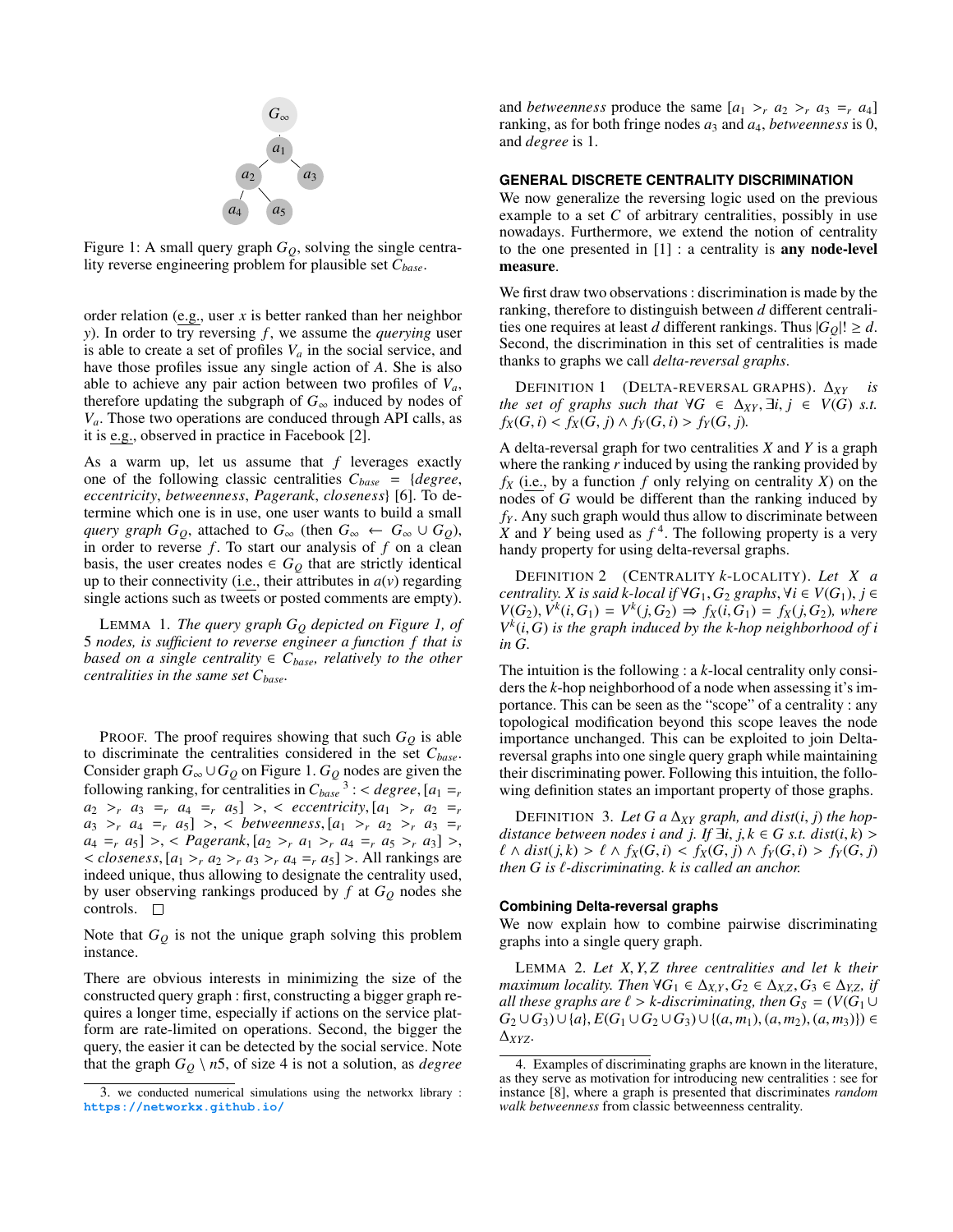- **Data**:  $G_{\infty}$ , a target node *a* ∈  $V(G_{\infty})$ , the set *C* of suspected centralities ( $|C| = d$ ), *D* the set of pairwise discriminating graphs for set *C* Result: The centrality *X* in use in *f*
- <sup>1</sup> ∀*GXY* ∈ *D*, let *iXY* , *jXY* s.t.
- $f_X(i_{XY}) > f_X(j_{XY}) \wedge f_Y(i_{XY}) < f_Y(j_{XY});$

<sup>2</sup> *//Building and attaching the general query graph to G*<sup>∞</sup> <sup>3</sup> for ∀*G* ∈ *D* do

4  $\mid V(G_{\infty}) \leftarrow V(G_{\infty}) \cup V(G);$ 

- $\mathcal{E}(G_{\infty}) \leftarrow E(G_{\infty}) \cup E(G) \cup (a, \text{anchor}(G));$
- 6  $r \leftarrow r(f(G_\infty))$ ;

7 Let *M* be a  $d \times d$  matrix initialized to false;

8 *//Retrieving the centrality in use in f*

9 for  $a = 1...d$  do<br>10  $\int$  for  $b = a + 1$ .

10  $\left\{\begin{array}{c} \text{for } b = a+1 \dots d \text{ do} \\ \downarrow \quad M_{ab} = i_{y} \dots \geq a_{a} \end{array}\right.$ 11  $\left[ \prod_{a} M_{a,b} = i_{X_a X_b} >_r j_{X_a X_b}; \right]$ 

12 Let *s* be s.t.  $\forall k = 1...d, M_{s,k} = true;$ 

## 13 return  $\underline{X_s}$ ;

<span id="page-2-0"></span>Algorithm 1: A reverse engineering algorithm, identifying the centrality in use in arbitrary centrality set *C*.

PROOF. Since  $G_1$  is discriminating,  $m_1$  exists. Let  $i_1, j_1$ the corresponding anchor nodes. Let  $\sigma_X(G_1), \sigma_Y(G_1)$  the ranks of centralities *X*, *Y*. Assume w.l.o.g. that  $\sigma_X(G_1, i_1)$  $\sigma_X(G_1, j_1)$  and yet  $\sigma_Y(G_1, i_1) < \sigma_Y(G_1, j_1)$ . Consider  $i_1$ : we have  $d(i_1, m_1) > k$  and thus  $V^k(i_1, G_1) = V^k(i_1, G_S)$ .<br>Thus  $f_V(i, G_1) = f_V(i, G_S)$ . As the same applies for *i*, we Thus  $f_X(i, G_1) = f_X(i, G_S)$ . As the same applies for  $j_1$  we deduce that  $\sigma_X(G_S, i_1) > \sigma_X(G_S, j_1)$  and yet  $\sigma_Y(G_S, i_1)$  $\sigma_Y(G_S, j_1)$ .

Thus  $G_S \in \Delta_{XY}$ . A similar reasoning holds for  $i_2$ ,  $j_2$  and  $i_3$ ,  $j_3$ thus  $G_S \in \Delta_{XZ} \cap \Delta_{YZ} \cap \Delta_{XZ} = \Delta_{XYZ}$ .  $\square$ 

This lemma is very useful, as it provides us with a way to create discriminating graphs from pair of known ones. The following lemma finally generalizes the construction :

<span id="page-2-1"></span>LEMMA 3. *Let C a set of d centralities and let k their maximum locality. Let*  $D = \{G_{AB} \in \Delta_{AB}, \forall A, B \neq A \in C^2\}$ , *a set containing a pairwise discriminating graph for each pair set containing a pairwise discriminating graph for each pair of centrality in C. If all these graphs are*  $\ell > k$ -differentiated, *then let*  $G_S = (V(\cup_{G \in D} G) \cup \{a\}, E(\cup_{G \in D} G) \cup \{(a, m_{AB}, \forall A, B \neq b\})$  $A \in C$ )*), where*  $m_{XY}$  *is an anchor of*  $G_{XY} \in D$ *. Then*  $G_S \in \Delta_C$ *.* 

PROOF. (sketch) : identical to Lemma [2.](#page-1-3)  $\square$ 

The *G<sup>S</sup>* construction therefore allows for any set of centralities, given pairwise discriminating graphs, to construct one general discriminating graph achieving the reverse engineering process. Note that the complexity is quadratic : a graph to compare *d* centralities requires Ω(*d* 2 ) pairwise discriminating graphs.

We are now ready to propose a general method to infer which centrality is in use in  $f$ . It is shown in Algorithm [1.](#page-2-0)

THEOREM 1. *Let G*<sup>∞</sup> *a graph, and r an unknown ranking function relying on centrality z. If*  $z \in C$  *then Algorithm [1](#page-2-0) returns z.*

PROOF. First, observe that in Algorithm [1,](#page-2-0) lines  $1 - 5$  implement the construction of a combined Delta-reversal graph as defined in Lemma [3.](#page-2-1) Line 6 collects the resulting ranking. Consider *M* at line 12. For *z* to be correctly identified, two conditions must hold : *i*) the line  $M<sub>z</sub>$ , contains only entries at true, and *ii*) all other lines  $M_{i_n}$ ,  $i \neq z$  contain at least one false entry.

Consider line  $M_{z}$ . By contradiction, assume that one entry, say *j* is false. Then necessarily  $i_{z,j} < r$ ,  $j_{z,j}$  line 11. Since *r* is obtained using *z* we deduce  $f_i(i, \cdot) < f_j(i, \cdot)$  This contradicts obtained using *z*, we deduce  $f_z(i_{z,j}) < f_z(j_{z,j})$ . This contradicts the definition of  $i_{z,j}$  and  $j_{z,j}$  that are chosen line 1 in the sub-<br>graph  $G_{\lambda}$  such that  $f(i_{\lambda}) > f(i_{\lambda})$ . We conclude that M graph  $G_{zj}$  such that  $f_z(i_{z,j}) > f_z(j_{z,j})$ . We conclude that  $M_{z}$ , contains only true entries.

Now, assume there exists another line, say *<sup>i</sup>*, such that *<sup>M</sup><sup>i</sup>*,. contains only true entries. Consider column *z* : we have  $M_{i,z}$  =true. As in the previous step, we deduce  $f_z(i_{i,z})$  >  $f_z(j_{i,z})$ ; this again contradicts the definition of  $i_{i,z}$  and  $j_{i,z}$  chosen line 1 in  $G_{iz}$  such that  $f_z(i_{iz}) < f_z(j_{iz})$ . Thus every other line has at least a negative entry.

Therefore, we conclude that  $X_s = z$  line [1](#page-2-0)3 : Algorithm 1 has identified  $z$ .  $\square$ 

The sketch presented in Algorithm [1](#page-2-0) can be optimized in many ways. First, one can build the query graph incrementally and only test the relevant centralities : let  $G_{ab}$  be the first added Delta-reversal graph line 4 and 5. It is possible to test directly the value of  $M_{ab}$ . Assume  $M_{a,b}$ =False, then necessarily centrality  $X_a$  is not used in  $f$ . There is therefore no need to add any other  $G_{ac}$ ,  $\forall c \in D$  graph.

Second, observe that we focus on pairwise Delta-reversal graphs. Some Delta-reversal graphs allow to differentiate between more than two centralities (for instance, the graph *G<sup>Q</sup>* Figure [1](#page-1-0) that allows to differentiate between 5 centralities at once, while containing only 5 nodes). Using such graphs drastically reduces the size of final the query graph.

# **REVERSE ENGINEERING A LINEAR COMBINATION OF CENTRALITIES**

In the previous section, we have seen how to identify which centrality is used given a finite set of suspected centralities. We now propose a method for extending to a *f* that is a linear combination of suspected centralities, for it allows more complex and subtle ranking functions.

As the space of possible centralities is theoretically infinite, we assume the user takes a bet on a possibly large list of *d* centralities in a set  $C$ , that are potentially involved in  $f$ . We will show that our approach also allows to infer the absence of significant impact of a given centrality in set *C*, and thus conclude that it is probably not used in *f* .

In a nutshell, the query proceeds as follows. The user leverages an arbitrary node *a*, already present in  $G_{\infty}$ . She then creates *d* identical nodes (i.e., profiles) and connects them to *a*. The ranking of those *d* created nodes is thus the same, by construction. She applies to each node a different serie of API calls (i.e., topological operations, attaching them one node for instance). After each serie, ranking of those nodes changes.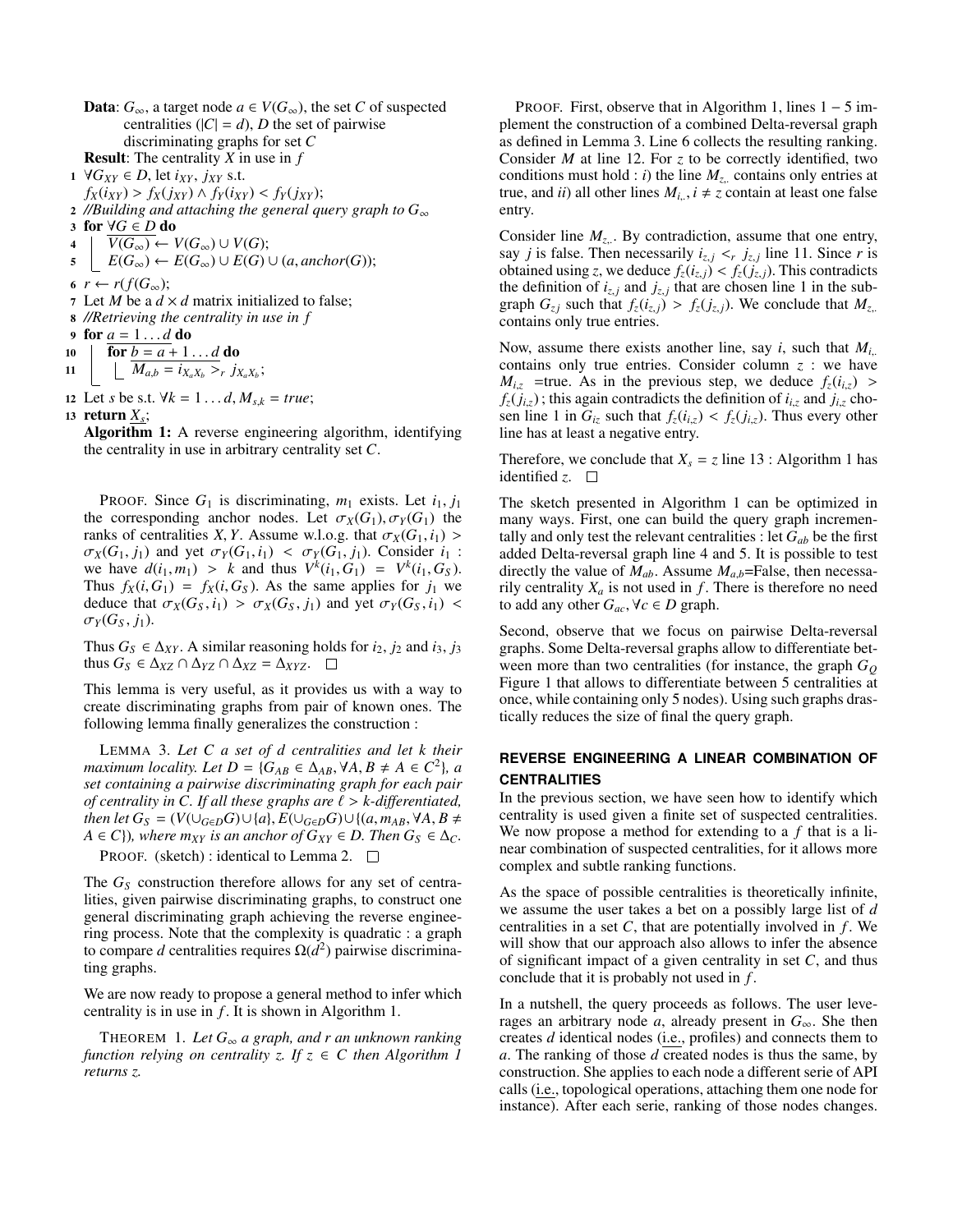**Data**:  $G_{\infty}$ , a target node *a* ∈  $V(G_{\infty})$ , operations {*u*<sub>1</sub>, . . . , *u*<sub>*d*</sub>} Result: An estimate of h (i.e., the vector containing the weight of each centrality in *f*)

- 1 Let **k** be a vector of size  $d-1$  initialized to 0;
- 2 for  $1 \le i \le d$  do
- 3 *//attach a query node to target node a, and conduce operations over it*
- 4 Create node  $a_i$  :  $V(G_\infty)$  ←  $V(G_\infty) \cup \{a_i\};$
- $\mathcal{F} = \{ \text{Add edge } (a_i, a) : E(G_{\infty}) \leftarrow E(G_{\infty}) \cup \{(a_i, a)\};$ <br>  $\text{Apply } u_i(a_i)$
- 6 | Apply  $u_i(a_i)$ ;
- 7 W.l.o.g.,  $u_d$  is the operation with the highest impact (that is at this step  $\forall j < d, a_j < r$  *a<sub>d</sub>*); Reorder otherwise;
- 8 for  $i = 1$  to  $d 1$  do
- 9 *//identify operation thresholds*
- 10  $\left[ \mathbf{k}_i \leftarrow \max_{x \geq 1} (u_i^x(a_i) <_r u_d(a_d)); \right]$
- 11 //*J* is the matrix where each element  $(i, j)$  is the impact of  $k_i$ *applications of u<sup>i</sup> on the j th centrality of node a<sup>i</sup> , minus the impact of operation*  $u_d$  *on*  $a_d$ *;*
- 12 Let  $J_{i,j} = c^{j}(u_i^{k_i}(a_i)) c^{j}(u_d(a_d))$ ;
- 13 Set  $J_{d_n} = 0^d$ ;<br>14 **return** Ker(*I*)
- 14 return  $Ker(J)$  //find **h** *s.t.*  $J.h = 0$ *, thus is solution to the reverse engineering of f*

<span id="page-3-0"></span>Algorithm 2: A general reverse engineering algorithm, estimating the linear weight combination of centralities in *f* .

Based on those observed changes, she is able to sort the impact of those calls, and thus to describe the impact of one given call by a composition of smaller effect calls. This allows her to retrieve the weights assigned by *f* to the *d* centralities in set *C*, by solving a linear equation system.

Lets consider the following image : imagine you have an old weighing scale (that only answers "left is heavier than right" or vice-versa) and a set of fruits (say berries, oranges, apples and melons) you want to weigh. Since no "absolute" weighing system is available, the solution is to weighs the fruits relatively to each other, for instance by expressing each fruit as a fraction of the heaviest fruit, the melon. One straightforward approach is to directly test how many of each fruit weigh one melon. This is the approach adopted here. However, the problem here is that in general, we are not able to individually weigh each fruit (centrality). Instead, we have a set of *d* different fruit salads. This is not a problem if the composition of each salad is known (i.e., the impact of API calls) ; one has to solve a linear system : there are *d* different combinations that are equal, thus providing *d* equations.

### *A reverse engineering algorithm*

Black-box function *f* relies on arbitrary centralities chosen from a set we denote *C* of size  $|C| = d$ . Let  $c_i \in \mathbb{R}^d$  be the *d* dimensional column vector representing each of the *d* computed centrality values for a node *i* in  $G_{\infty}$ .

We assume that  $f$  is **linear** in all directions (i.e.,  $f$  is a weighted mean of all centralities) :  $\exists \mathbf{h} \in \mathbb{R}^d$  s.t.  $\overline{f(i)} = \mathbf{c_i} \cdot \mathbf{h}$ . Re-<br>verse engineering the topological impact over the final ranverse engineering the topological impact over the final ranking thus boils down to find h (and therefore directly obtain *f*). **h** is then the vector of coefficients corresponding to centra-

<span id="page-3-1"></span>

Figure 2: Solution to reverse engineer  $f$ , uncovering **.** 

lities listed in C. The user performs operations on  $G_{\infty}$  through API calls, starting from an existing node *a*. We assume she is able to find *d* different operations denoted  $\{u_1, \ldots, u_d\}$ . Consider for instance one operation of that set, noted  $u_1(i)$ , and that simply adds a neighbor to node  $i : G_\infty(V, E), i \rightarrow u_1(i)$ (*V* ∪ {*a*}, *E* ∪ {(*i*, *a*)}). Such an operation has an impact on *i*'s topological role in *f*, let **u** ∈  $\mathbb{R}^d$  be this impact on all centralities in set  $C: \mathbf{c_i} \leftarrow \mathbf{c_i} + \mathbf{u}$ .

Regarding those operations, we assume that  $: i)$  the user is able to determine the result of each *ui*'s impact on her created node's centrality values (i.e., she computes  $u_i^k(i)$ ,  $\forall i \leq d$ , and where  $k > 0$  is the number of applications of the operation) where  $k > 0$  is the number of applications of the operation), and *ii)* they are linearly independent : each operation has a unique impact on computed centralities from set *C*.

The query proceeds as shown on Algorithm [2,](#page-3-0) where notations are defined. First, observe that by construction *rank*(*J*)  $\leq d - 1$ . The last operation  $u_d$  is the reference against which we compare other operations. Line 12 records the maximum number of same  $u_i$  operation applications that lead to the same rank (or close) than a single  $u_d$  operation on another node.

Consider a line *i* of *J* (L.12 Algorithm [2,](#page-3-0) also represented on Figure [2\)](#page-3-1). Since at the end  $a_i = r a_d$  (or close), we have  $(c_{a_i} + c_i)$  $u_i^{k_i}(a_i)$ )h = ( $c_{a_d} + u_d(a_d)$ )h ±  $u_i(a_i)$ .h. Since by construction  $c_{a_i} = c_{a_d}$ , therefore we seek **h** s.t.  $u_i^{k_i}(a_i)$ h −  $u_d(a_d)$ h = 0. Or matrix notation :  $J \cdot \mathbf{h} = 0 : \mathbf{h}$  is in the kernel of *J*.

Intuitively, the fact that we get infinitely many solutions  $(\alpha, \mathbf{h}, \forall \alpha \in \mathbb{R}^+)$  comes from our observation method : we are never able to observe actual scores but rather rankings. Since never able to observe actual scores, but rather rankings. Since multiplying h by a constant does not change the final ranking, any vector co-linear to, e.g.,  $h/||h||$  is a solution.

One important remark is that one cannot formally claim that one centrality metric is not in use in*C* with this algorithm. Assume for instance that one centrality, e.g., number of tweets of the considered node, is  $10^3$  times less important than another centrality, e.g., degree. Then we will not be able to witness its effect unless we produce  $10^3$  tweets. And after  $10^2$  tweets, we will only be able to conclude : number of tweets is at least  $10<sup>2</sup>$ times less important that degree. One can reasonably assume that such an imbalance in practice means that one service operator will not compute a possibly costly centrality to use it to such a low extent in  $f$ ; this thus makes our algorithm able to discard barely or not used centralities in *C*. Finally, we note that with  $cost(u_i)$  the number of calls issued by operation  $u_i$ , the total number of operations for weighting two centralities in *C* is at most  $cost(u_d) + \sum_{i=1}^{d-1} k_i \cdot cost(u_i)$ .